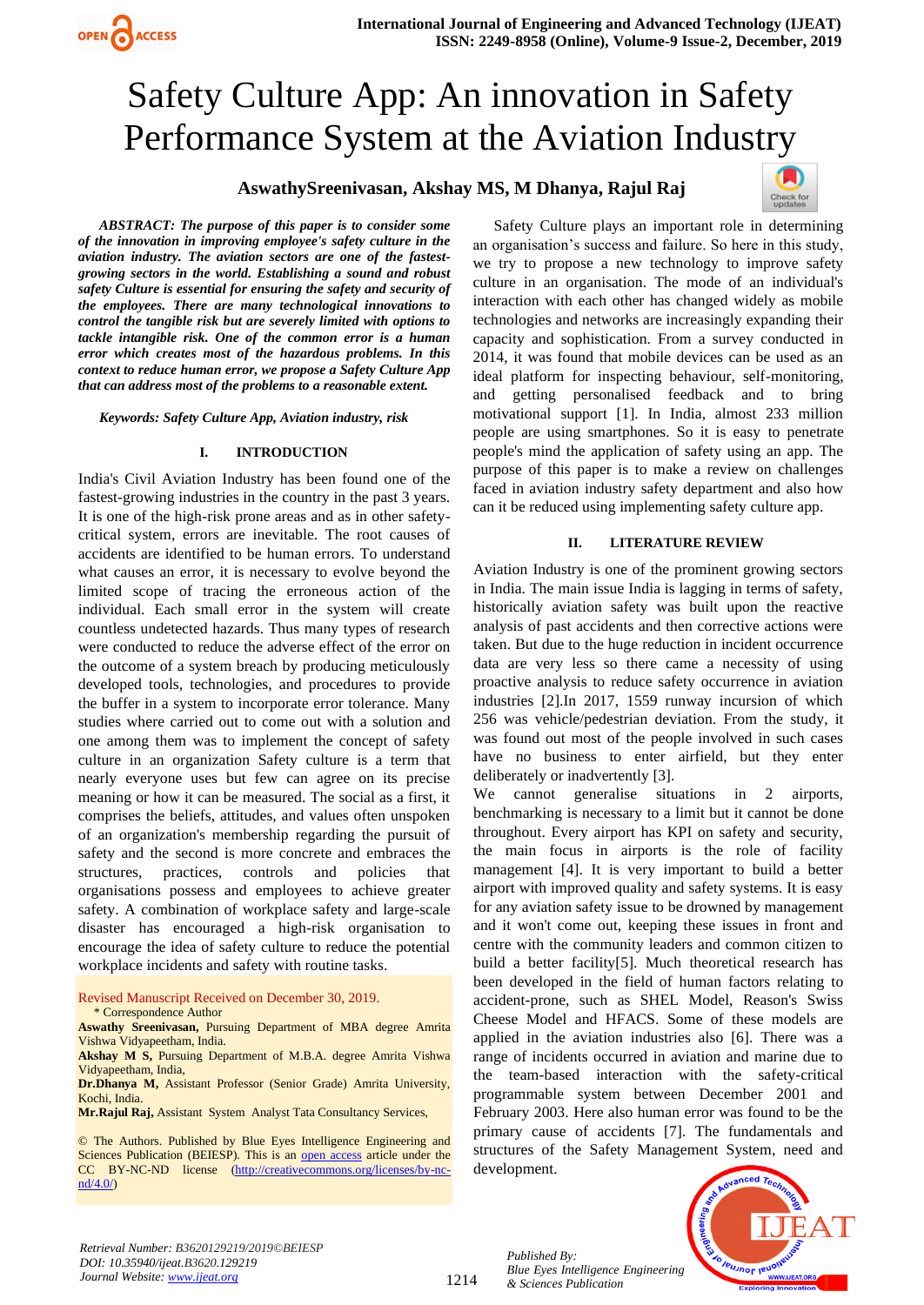SMS is to be taught in every aviation industries [8]. The SMS is an integrated approach and comprehensive towards safety based on the assessment of risk and the concept of management.

It mainly consists of 3 basic steps of prevention, control and containment of consequence derived from hazardous events [9]. An integrated model of incorporating risk is ATM technologies, aircraft, staff and crew, routes and weather [10]. This integrated safety performance system designed to be scalable up to European level and applicable to the Single European Sky concept [11].Considering the airport in terms of logistics, it is the link of the supply chain in air transport that jointly allows expanding the airport internal safety audit scope for sustainable development, security and continuity of the supply chain [12]

### **III. ANALYSIS**

As per EASA norms, each airport should conduct a safety culture survey every 3 years. But most of the airports won't spend time in these surveys. Visited 2 private airports in India and made a study when this survey was conducted last, and it was found out this survey was not conducted past 7 years. Made a pilot study with executive employees in the airport and found out that only 70% of employees got initial safety training.



The safety culture survey was conducted based on 6characteristics: Commitment, Awareness, Adaptability, Justness, Information, and Behaviour

[13]. The output was calculated using the Safety Culture Maturity Model prescribed by Patrick Hudson.

From this analysis, we concluded that the main safety issue is human errors and to rectify this

safety awareness should be improved. For this after conducting a brainstorming session with people in aviation sector came up with an idea of safety culture app.

Before implementing an app a market study is done going to some private airports in India and surveyed to identify people's awareness about safety. The result is being shown below.



Made a literature study on safety issues occurring at 6 airports in China. It clearly stated that every year the safety incidents increase prominently [2].



**IV. PROPOSED MODEL**

A detailed business canvas model has been developed using sequoia capital model, which shows the distribution channel, how revenue can be generated, what should be the cost structure etc.



**Figure 1: Business Model for safety culture app**



*Published By:*

*& Sciences Publication*